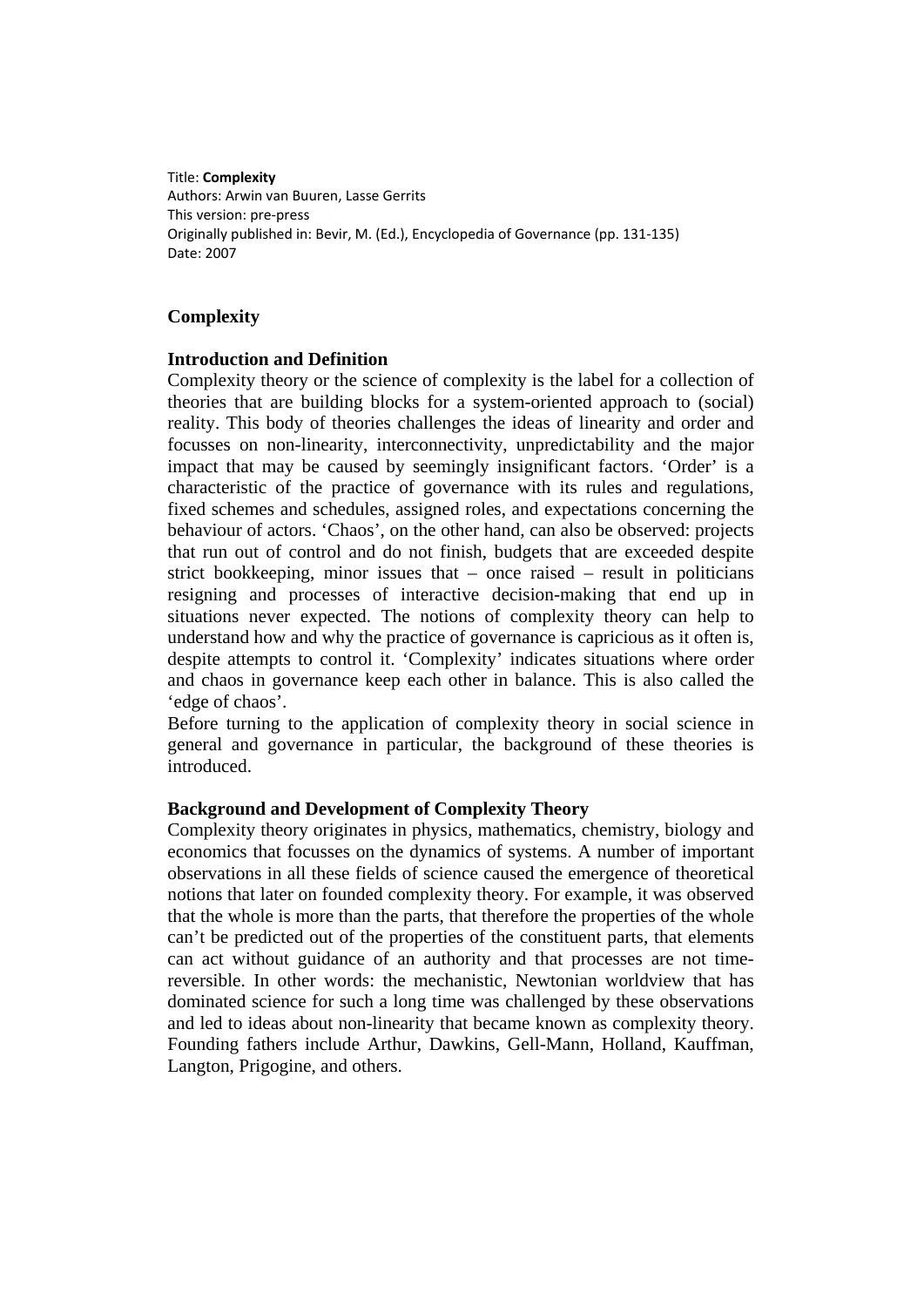The theories encompass ideas and notions about how and why systems develop (e.g. Gell-Mann, Kauffman, Prigogine), and ideas and notions about the behaviour of elements in such systems (e.g. Langton, Holland).

The notion 'systems' lies at the heart of the complexity theory. Systems can be everything, from populations to chemical compositions and from economies to a set of genes. These systems are called 'complex adaptive systems' or CAS. Systems consist of active elements that are different in form, capabilities and behaviour. These active elements are interconnected, which means that if one element develops, it will affect other elements. This brings about a chain of reactions but the magnitude of the effects may be diminished by the resilience of the environment. This resilience comes from the capacity of other elements to absorb or because these elements were also triggered by other, contravening, events.

Elements are called agents or actors if complexity theory is applied to social reality. They act according to a limited set of rules that evoke self-organising behaviour. These rules are often referred to as simple rules of behaviour or schemata. Self-organising behaviour emerges out of interaction with other agents by application of these rules. Using these schemata (in interaction) results in complex patterns of interaction called 'emergences' and the subsequent complex development of the system of which the actors are part (Goldstein, 1999). This is why such systems are deemed 'complex'. They are deemed 'adaptive' because these systems are able to adapt themselves to new situations through the flexibility or 'adaptiveness' of its constituent parts, i.e. the elements or agents (Holland, 1995), hence complex adaptive systems.

The afore-mentioned mechanisms stem from observations of the development of populations, chemical responses, economic and computated systems. In turn, they lead to the idea that the ability to adapt is crucial for elements as lack of adaptiveness results in deadlocks. Adaptation to the environment happens through the mechanisms of negative and positive feedback loops. Negative feedback loops diminish the gap between the actual situation and the desired situation, whereas positive feedback loops increase this gap, sometimes unintentionally. Both forms of feedback can produce a positive or negative outcome. Feedback loops do not occur sequentially but simultaneously, thereby adding to the complexity.

As time progresses, agents attempt to adapt themselves to the changing environment. This can be regarded as a 'walk' of an agent through a space-ofpossibilities where the agent can select a certain possibility, or being forced to do so. The number of possibilities to choose from is not unlimited. There are possibilities that are only theoretical possibilities: far from feasible or harmful for the agent in question. There are possibilities that disappear when time progresses or when a choice from an agent rules out other possibilities. Over time, possibilities that are more likely to be chosen will (re-) appear and possibilities that are not that attractive will disappear.. Certain possibilities that are chosen more frequently than others – for whatever reason – are called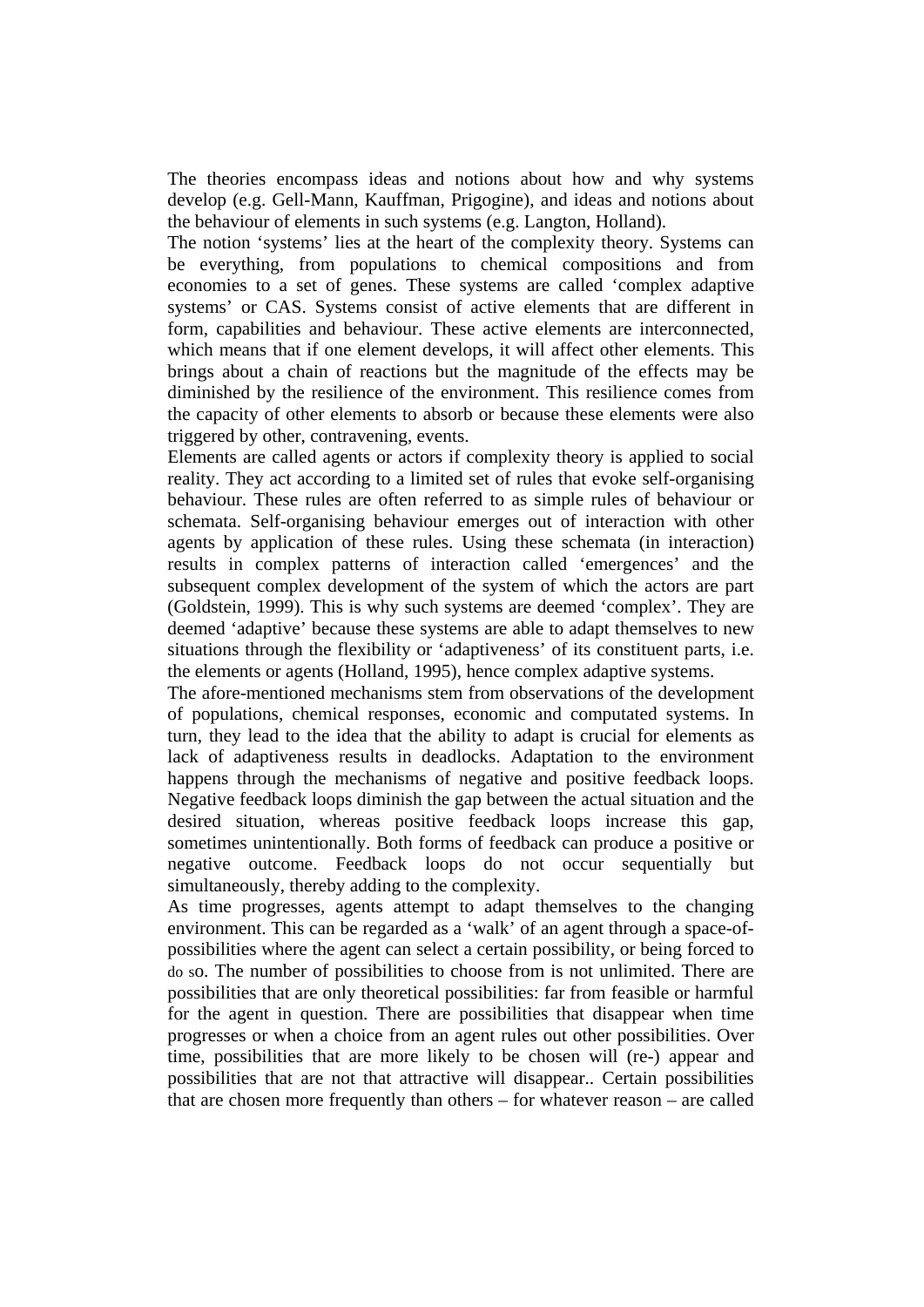attractors in complexity theory. Attractors are states within the space-ofpossibilities that appear to – literally – attract agents.

As time progresses and agents follow their rules, they may face the mechanism of path-dependency: history determines the actual position of agents. Lock-in effects refer to situations from which it is difficult to leave because the effort needed to abandon this situation is exceedingly high. These situations may be optimal but often they are considered to be inferior. Lock-in effects can be avoided by being adaptive (Arthur 1994).

From observations it is found that systems develop towards an equilibrium but that there is no single best equilibrium for a system but rather multiple equilibriums that provide temporally best situations - and this can change over time. If systems cannot keep themselves in a state of dynamic equilibrium, they tend towards a state of chaos (too much interconnected to its environment and too little stability) or inertia (too isolated from its environment, too much stability) (Nicolis and Prigogine, 1989). Both situations provide less potential for prosperity. So far, the notions 'systems' and 'agents' have been used interchangeable. This is because of another characteristic of complexity theory, where systems are essentially regarded as nested systems. That is: systems are elements or agents within bigger systems that are elements or agents in even bigger systems. The division into 'systems' and 'agents' is therefore fuzzy (Gell-Mann, 1995). The mutual interaction of systems and agents is called co-evolution (Van den Bergh and Gowdy 2000).

The mechanisms and developments described before can be considered as the basic mechanisms in complexity. So-called fitness landscapes can help to comprehend the development of complexity. A fitness landscape is a threedimensional rendering where every agent (of a system) has an unique position of the x-, y-, and z-axis. In this landscape each system (or agent) seeks a local optimum. It is a dynamic landscape because of the afore-mentioned mechanisms that ensure ongoing developments. The initial position of an agent, but also the subsequent actions from other agents in response to the move of that agent, determine new positions (see for instance Kauffmann, 1995). A good position is depicted as peak whereas an inferior position is depicted as a valley. As all agents move all the time, the fitness landscape moves accordingly, making it harder to reach a peak (i.e. an optimal situation) and to avoid a valley (i.e. a suboptimal situation).

#### **Complexity Theory and Social Science**

The main ideas and notions discussed before started to seep through in social sciences by the late 1990's. Prominent advocates of complexity theory in social science in general and governance in particular include Byrne, Haynes, Maquire, McKelvey, Mittleton-Kelly, Parker, and Stacey.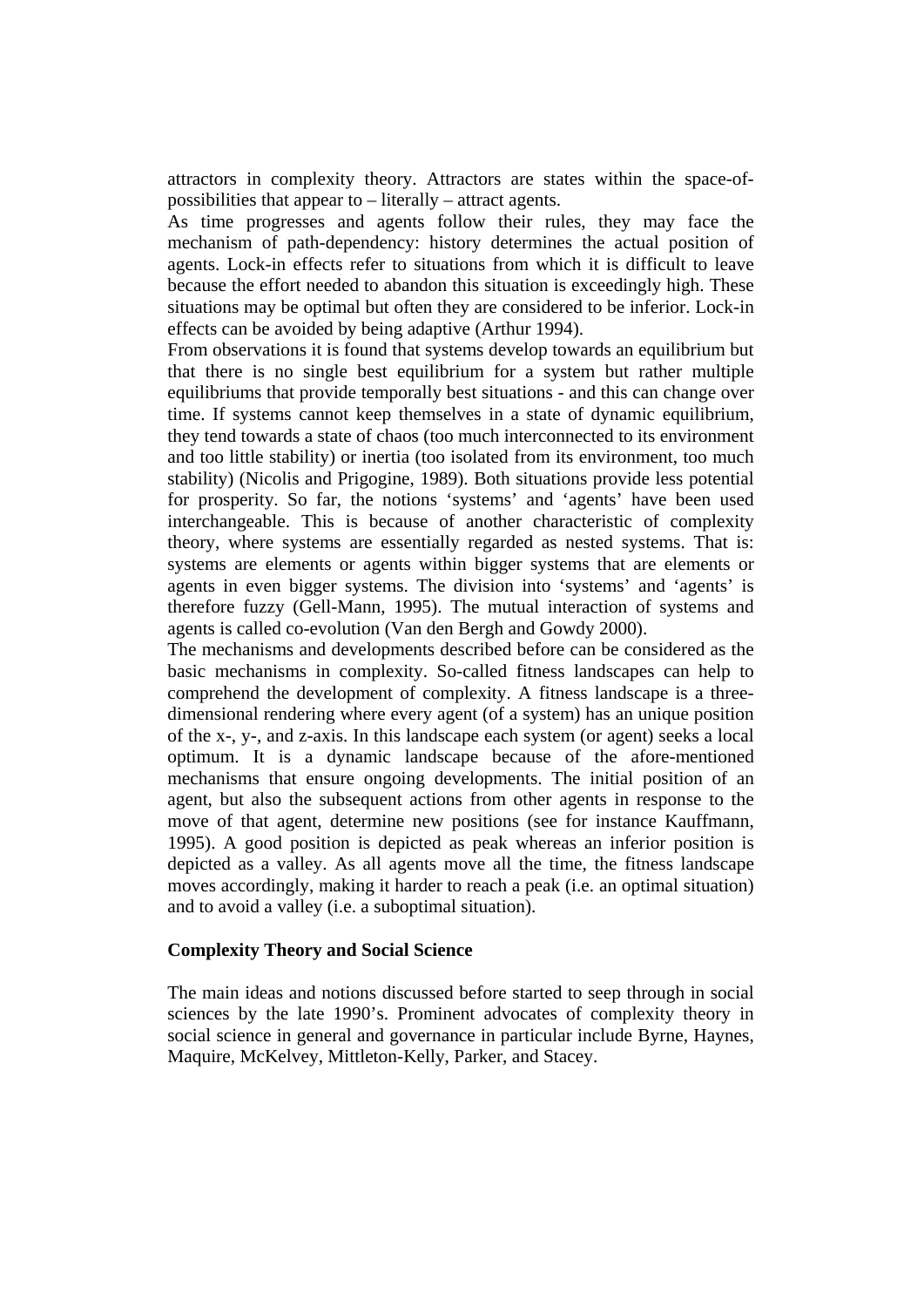### **Benefits of Complexity Theory in Social Sciences**

Perhaps less dominated by a Newtonian worldview, social sciences can still take advantage of complexity theory. It challenges the ideas of linearity, predictability, certainty and dichotomy between order and chaos, and focuses on the (co-)evolutionary nature of systems and agents – often called actors in social science – and the mechanisms mentioned before. Complexity theory can be applied in all disciplines in social sciences, providing opportunities for crossing the boundaries between disciplines. The limits to the application of complexity theory in social sciences are yet to be explored but this way of thinking can mean a thorough change of perspective on social processes (Byrne 1998). For governance, it may help to understand why and how matters appear to shirk away from order, no matter which instruments for control such – as laws – are applied.

#### **Criticism on Complexity Theory in Social Sciences**

Complexity theory has received considerable criticism from social scientists. There are two main lines of criticism. The first line deals with the question whether complexity theory is something 'new'. The second line is the question whether concepts from scientific disciplines such as physics and chemistry apply to social phenomenon. As far as the matter of 'new ideas' is concerned: complexity theory bears resemblance with systems theory as put forward by (among others) Checkland and Flood. It also comes to certain conclusions concerning governance and public management that other authors have reached as well, from very different theoretical angles. Nevertheless, complexity theory is still a new way of thinking, although sometimes the differences lie in the details (Murray, 2003).

The second line of criticism is caused by inconsiderate application of the scientific concepts into social science. Notions and methodologies from complexity theory that have value in natural science may not be valid in social science. For example: cells will behave fundamentally different from humans. This doesn't allow using the principles of how cells behave to understand how humans behave. Early applications of complexity theory to social research often resulted in the use of the main notions as an analogy, rather than as an empirical description.

#### **Complexity Theory and Governance**

So far, the discussion covered the fundamental principles of complexity and their positions within the theory. There are also applications to the analysis and practices of governance and public management. It can help to derive directives concerning these actual practices (Haynes, 2003). These practices include strategies, structures and operational management approaches.

Governmental organizations can be seen as complex adaptive systems, interacting with and within a dynamic environment of other organisations (White, 2001). By themselves they are nested systems: agencies are part of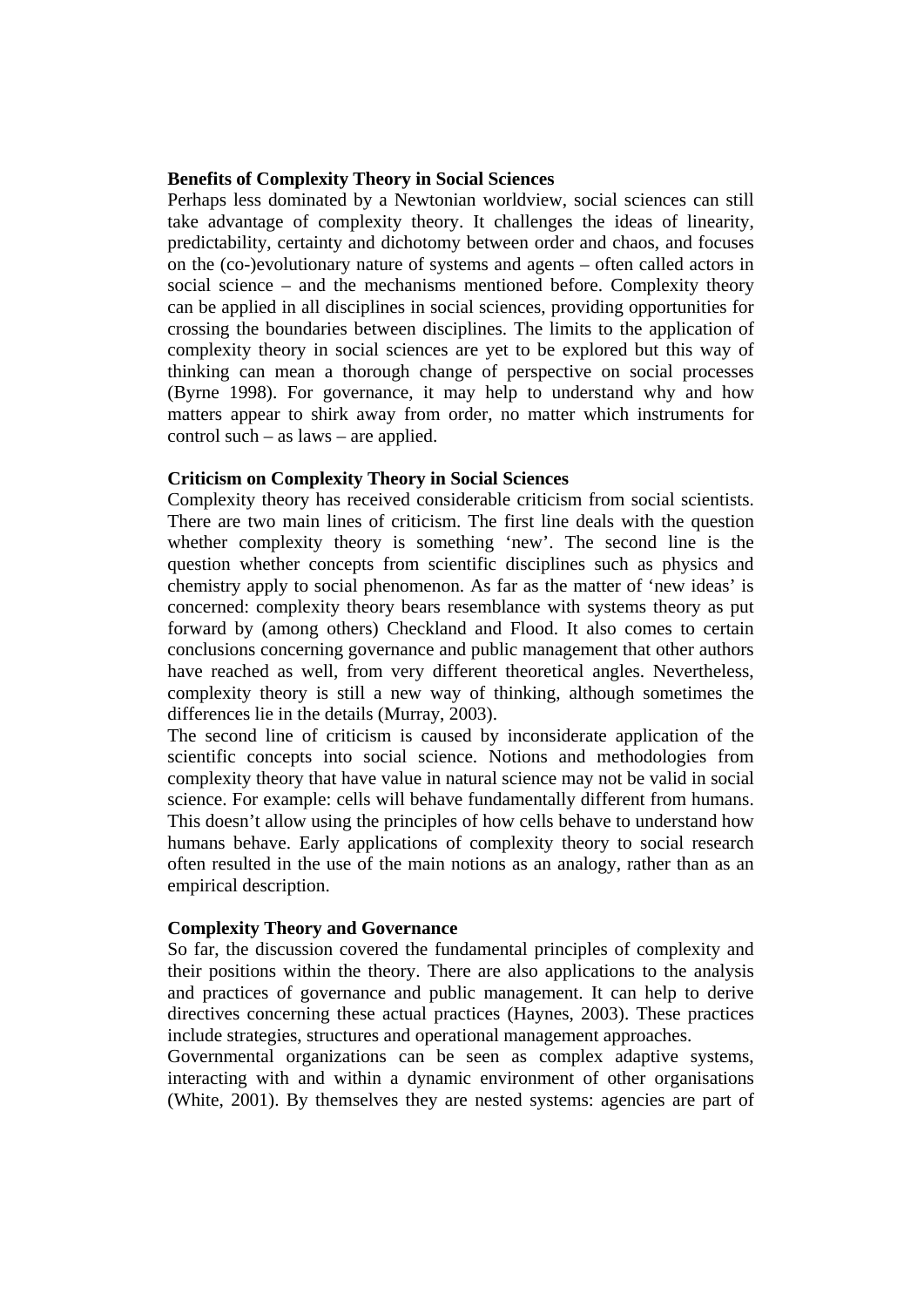ministries, which are part of the larger central government, which is part of a political system, which as such is part of international systems.

Public organizations try to influence each other and actors within society in order to realise their policy ambitions. The difficulty of realising collective action and implementing policy can be explained through the logic of complex systems. Agents, or actors, within a policy system act according to their own schemata with which they interpret external messages. They can chose to respond to the messages in a number of ways. Sometimes, their response reinforce steering attempts of governmental organizations (positive feedback), sometimes they extinguish them (negative feedback).

Governance, then, is dealing with the complexity of co-evolving agents and systems. The governing organisation is not steering other actors but engages in an adaptive walk through different landscapes, such as the landscape of international negotiation or the regional landscape of urban planning and so. Each landscape is populated by highly diverse actors: governmental organisations, societal organisations, interest groups, private businesses, and citizens. These actors all have their own schemata and ambitions. Strategic operations of one actor influence the position and possibilities of the other actors within this particular landscape. Agents need to handle difficult dilemmas of cooperation versus competition, exploration versus exploitation, openness versus closeness effectively in order to reach ones goals and collective action.

#### **Managing Complexity in Public Organisations**

Complexity demands a dedicated managerial approach in public organisations. The argument is that (public) managers find themselves in a qualitatively different world than in the past, where traditional managerial approaches are not suitable anymore. The traditional approach includes hierarchical structures, bureaucratic routines, centralisation of power and decision-making, and the desire to plan and to reduce uncertainty. This different world is characterised by uncertainty, nonlinearity, unpredictability, and high dynamics (Maguire and McKelvey, 1999). Recognising the complexity of the environment of public organization, and indeed the complexity of the organisation itself, has important implications for public management. Complexity theory then turns from a descriptive theory into a prescriptive theory.

There are three motives to adopt managerial tools from complexity theory: to assert ones situation at the edge of chaos (because that is the condition in which organisations flourish), to stimulate self-organising behaviour (because one can't organise and control everything by oneself), and to deal with the inherent uncertainty of the dynamic environment (because denying or attempting to control these dynamics reduces ones capacity to move along with the dynamics).

These goals are very demanding for public managers. Maintaining ones organisation at 'the edge of chaos' requires the ability to maintain enough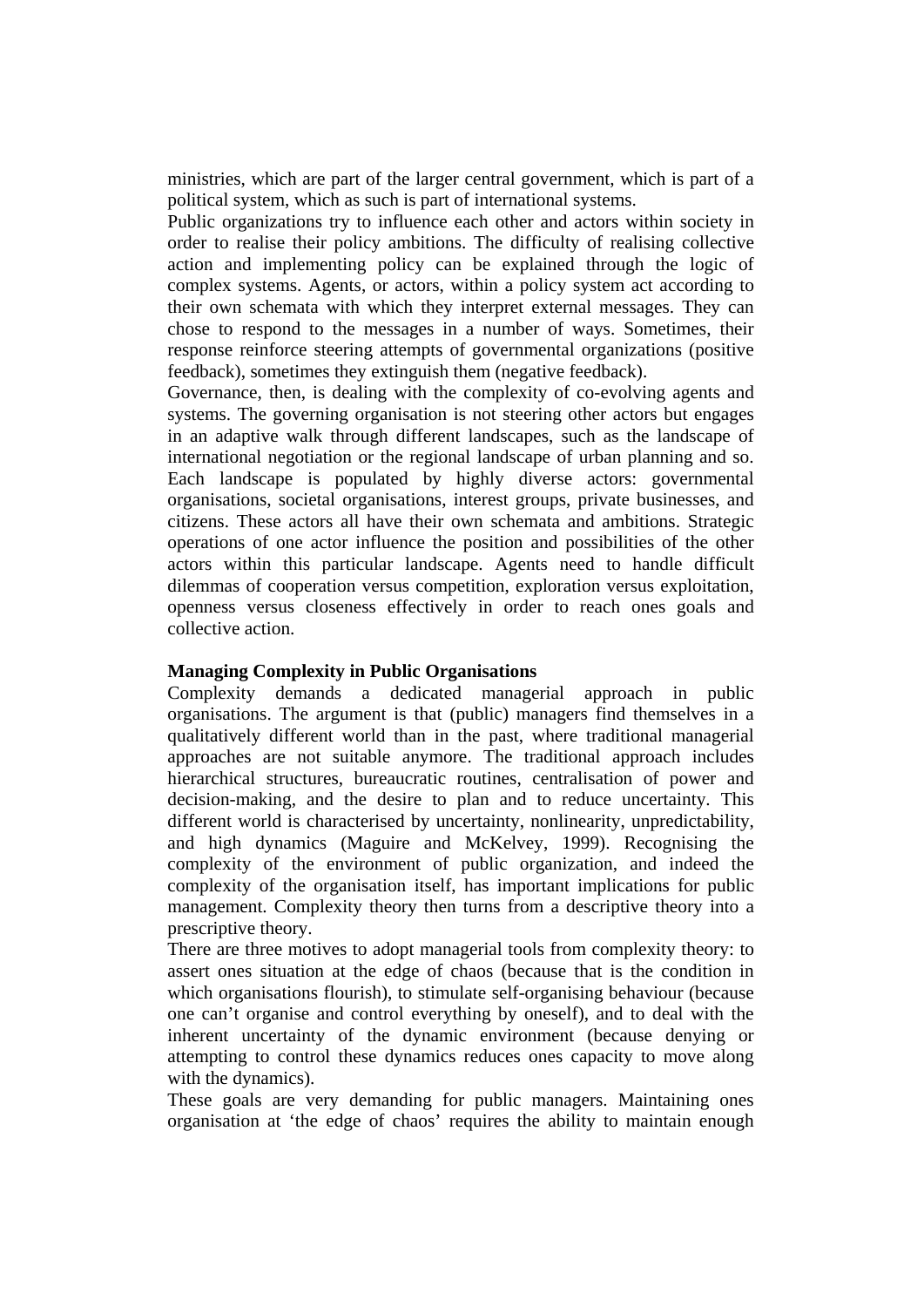order to avoid loss in chaos and to open up for chaos to avoid getting stuck in order and to allow progress. Governance is about influencing the behaviour of citizens, societal and private actors, through the interactive development and implementation of policies. When public organisations, unilaterally, stick to their own ambitions, it is not likely that they get the support of their environment for realising these ambitions. The same applies for other actors. Only through a process of mutual adaptation, collective action is possible. Governance can be regarded as an attempt to organise a process of coevolution between the different ambitions and visions which are present in a dynamic society.

It is a traditional reflex from governmental organisations to attempt to control processes within and outside the organisation. The dynamics of the environment as discussed before learn that such attempts will be in vain. In such cases, self-organisation can help to create a degree of order in the chaos without needing to control everything. In practice, this means that operating rules and regulations should not be too extended in order to cover all eventualities, but would rather give general directions thereby providing room to improvise in ever-changing conditions. Interactive processes are necessary because they will result in a joint vision on a specific policy problem that will be accepted by all actors, rather than imposed upon by the governmental organisation. Managers should establish the boundaries of such a process in cooperation with other actors but should refrain from detailed regulations.

Managers also need to deal with uncertainty. Traditionally, this is done through planning and control and other techniques that are used in attempts to reduce uncertainty. Complexity theory states, however, that this uncertainty will never disappear and preferably should be taken advantage of when it opens up new unforeseen possibilities.

By abandoning a linear and mechanistic world view, complexity theory provides a different way of looking (social) reality that is under development in social sciences and in practices of governance.

Arwin van Buuren, Ph.D. Candidate & Lasse Gerrits, Ph.D Candidate Erasmus University Rotterdam, The Netherlands

## **See also**

Autopoesis, dilemma, multi-level governance, path dependence, selforganizing system, steering, top-down approach (opposite)

#### **Further readings and references**

Arthur, W. B. (1994). Increasing returns and path dependence in the economy. Ann Arbor: The University of Michigan Press.

Byrne, D. (1998). Complexity theory and the social sciences. London: Routledge.

Dawkins, R. (1989). The selfish gene. Oxford: Oxford University Press.